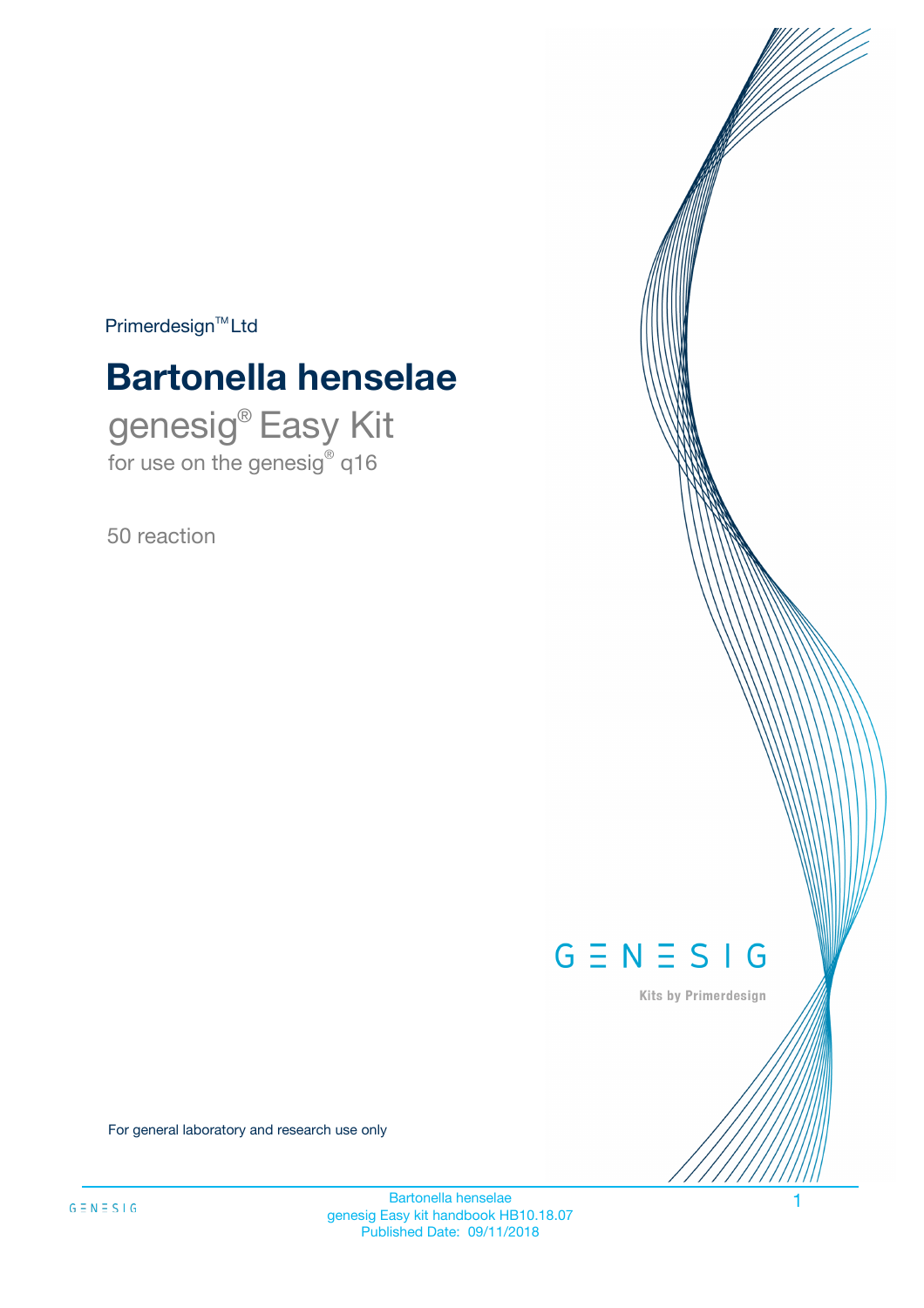# genesig® Easy: at a glance guide

#### **For each DNA test**

| Component               | <b>Volume</b>   | Lab-in-a-box pipette |  |
|-------------------------|-----------------|----------------------|--|
| B.henselae reaction mix | $10 \mu$        |                      |  |
| <b>Your DNA sample</b>  | 10 <sub>µ</sub> |                      |  |

#### **For each positive control**

| Component                 | Volume          | Lab-in-a-box pipette |  |
|---------------------------|-----------------|----------------------|--|
| B.henselae reaction mix   | $10 \mu$        |                      |  |
| Positive control template | 10 <sub>µ</sub> |                      |  |

#### **For each negative control**

| Component               | <b>Volume</b>   | Lab-in-a-box pipette |  |
|-------------------------|-----------------|----------------------|--|
| B.henselae reaction mix | 10 <sub>µ</sub> |                      |  |
| <u>Water</u>            | 10 <sub>µ</sub> |                      |  |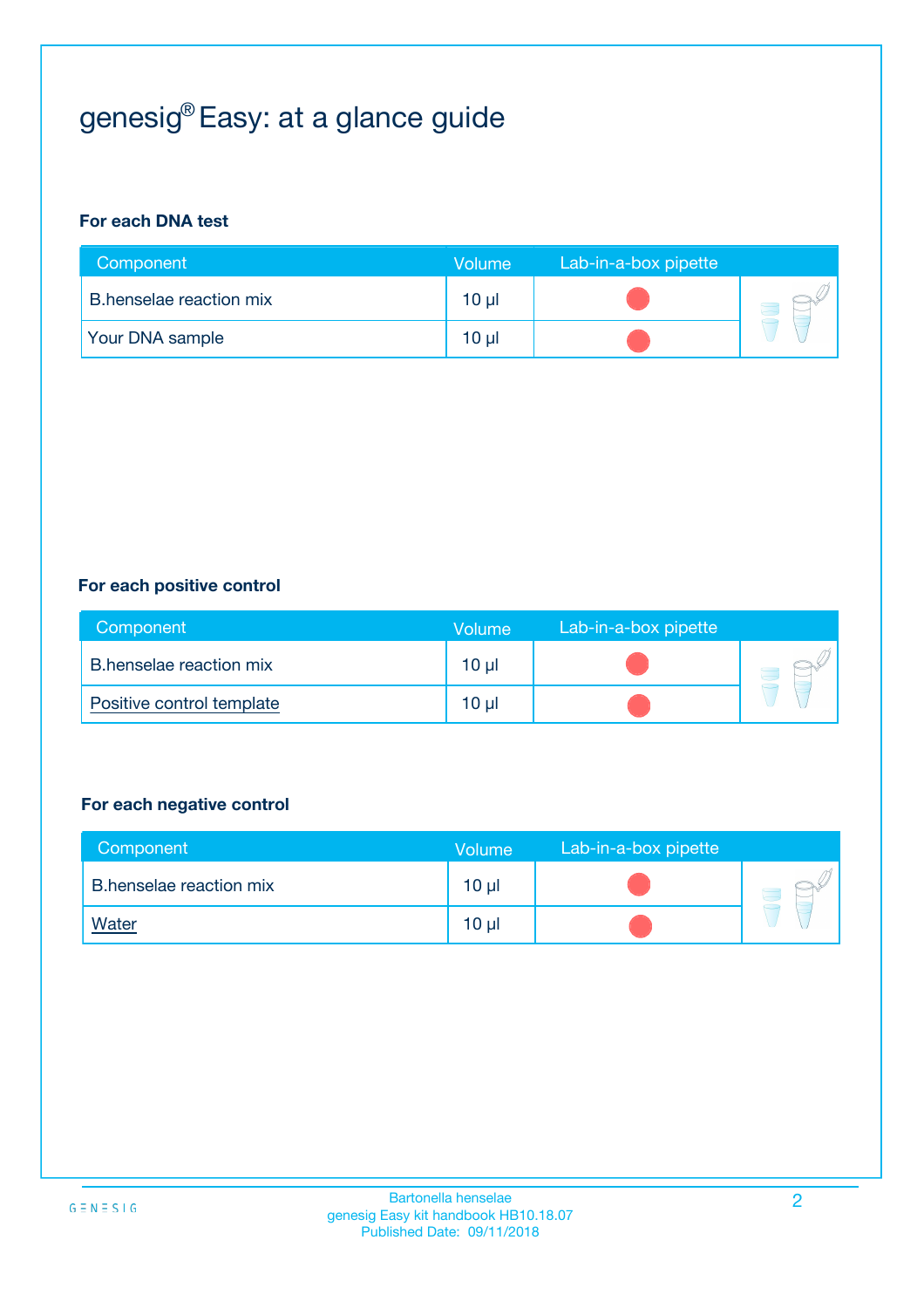# Kit Contents



# Reagents and equipment to be supplied by the user

#### **genesig® q16 instrument**

#### **genesig® Easy Extraction Kit**

This kit is designed to work well with all processes that yield high quality RNA and DNA but the genesig Easy extraction method is recommended for ease of use.

#### **genesig® Lab-In-A-Box**

The genesig Lab-In-A-Box contains all of the pipettes, tips and racks that you will need to use a genesig Easy kit. Alternatively if you already have these components and equipment these can be used instead.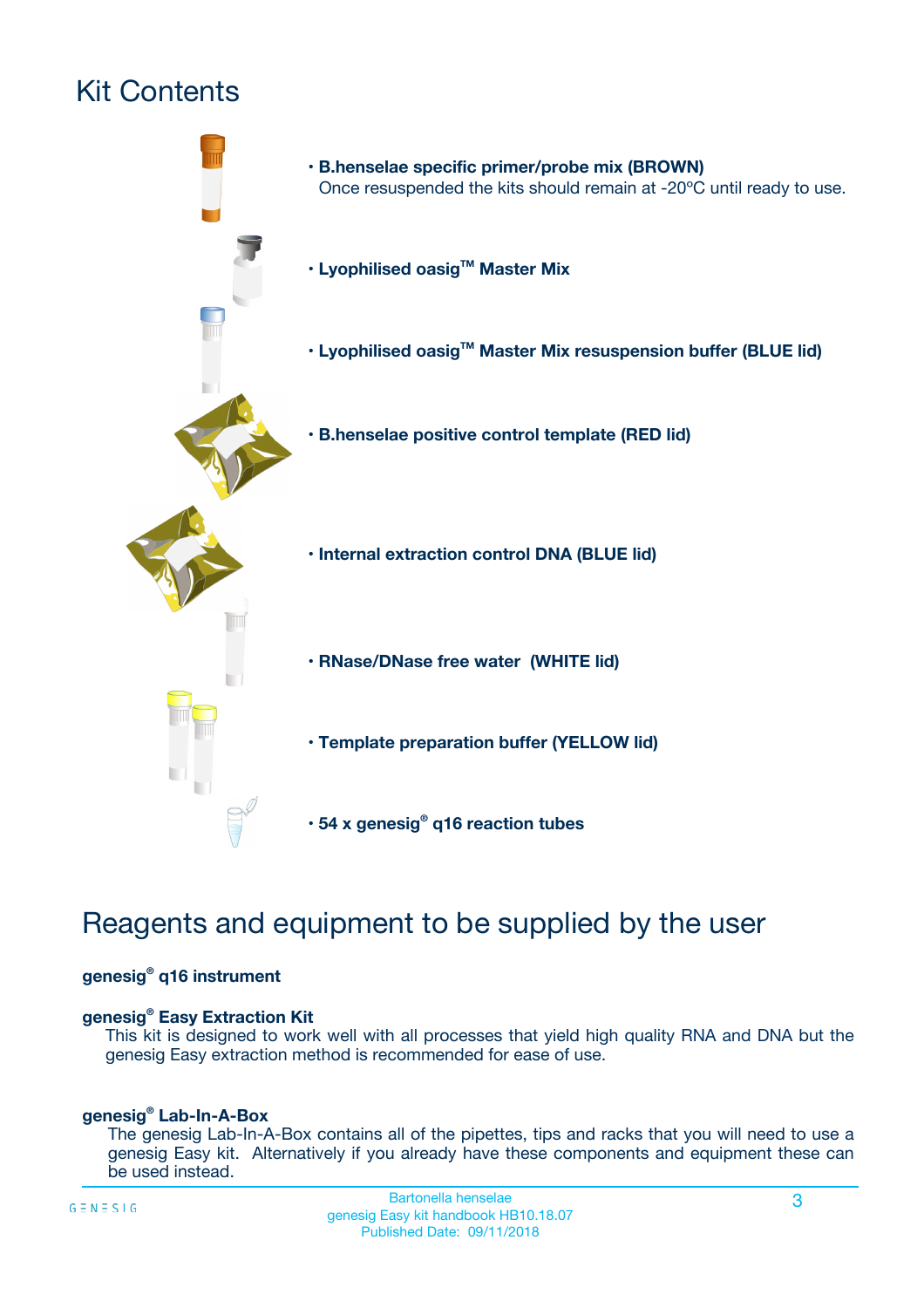# Step-by-step guide

### 1. Create your reaction mix



Use the blue pipette to transfer 500µl**\*** of the oasig Master Mix resuspension buffer into the tube of lyophilised oasig Master Mix and mix well by gently swirling. Then transfer all of that master mix into the brown tube labelled B.henselae primers/probe.

**\***Transfering 525µl of the oasig Master Mix resuspension buffer to your oasig Master Mix (instead of the 500µl recommended above) will enable you to take full advantage of the 50 reactions by accounting for volume losses during pipetting. In order to do so with the genesig Easy fixed volume pipettes use 1x blue, 2x red and 1x grey pipettes to make the total volume. Please be assured that this will not adversely affect the efficiency of the test.

Cap and shake tube to mix. A thorough shake is essential to ensure that all components are resuspended. **Failure to mix well can produce poor kit performance.**

Leave to stand for 5 minutes. Now your reaction mix is ready to use.

Store the reaction mix in the freezer from hereon.

#### Top tip

- Ensure that the reaction mix is mixed thoroughly before each use by shaking.
- Once resuspended do not expose genesig Easy kit to temperatures above -20°C for longer than 30 minutes at a time.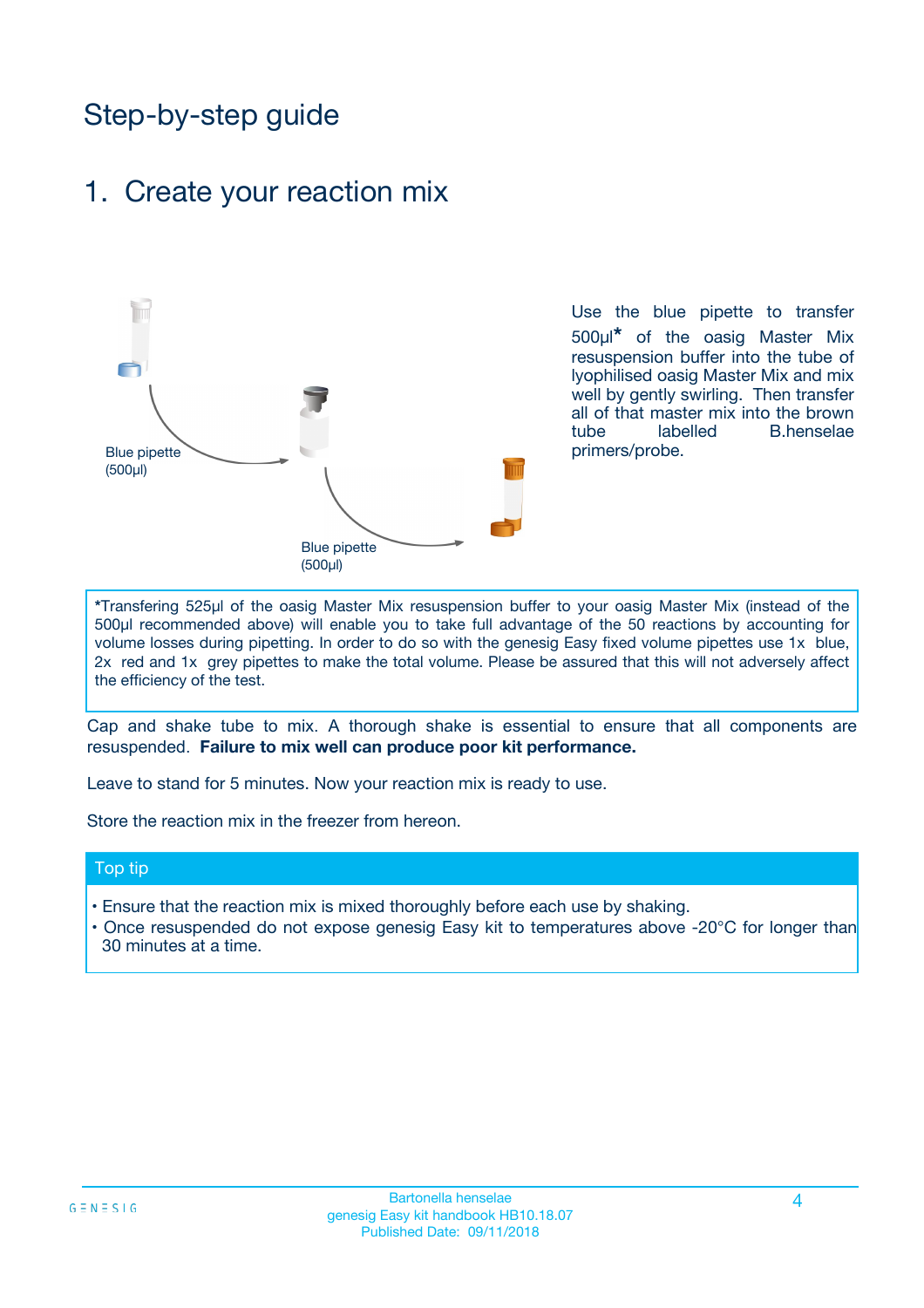# 2. Internal extraction control



Use the blue pipette to transfer 1000µl (2 x 500µl) of template preparation buffer into the Internal Extraction Control DNA tube. Cap and shake tube to mix.

Your kit contains Internal Extraction Control DNA. This is added to your biological sample at the beginning of the DNA extraction process. It is extracted along with the DNA from your target of interest. The q16 will detect the presence of this Internal Extraction Control DNA at the same time as your target. This is the ideal way to show that your DNA extraction process has been successful.

#### **If you are using an alternative extraction kit:**

Use the red pipette to transfer 10µl of Internal Extraction Control DNA to your sample **after** the lysis buffer has been added then follow the rest of the extraction protocol.

#### **If you are using samples that have already been extracted:**

Use the grey pipette to transfer 5µl of Internal Extraction Control DNA to your extracted sample.

### 3. Add reaction mix to all reaction tubes



For every reaction to be run, use the red pipette to add 10µl of your B.henselae reaction mix to every tube.

#### Top tip

- Always pipette the reaction mix directly into the bottom of the tube.
- You can label the tube lids to aid your reaction setup but avoid labelling tube sides.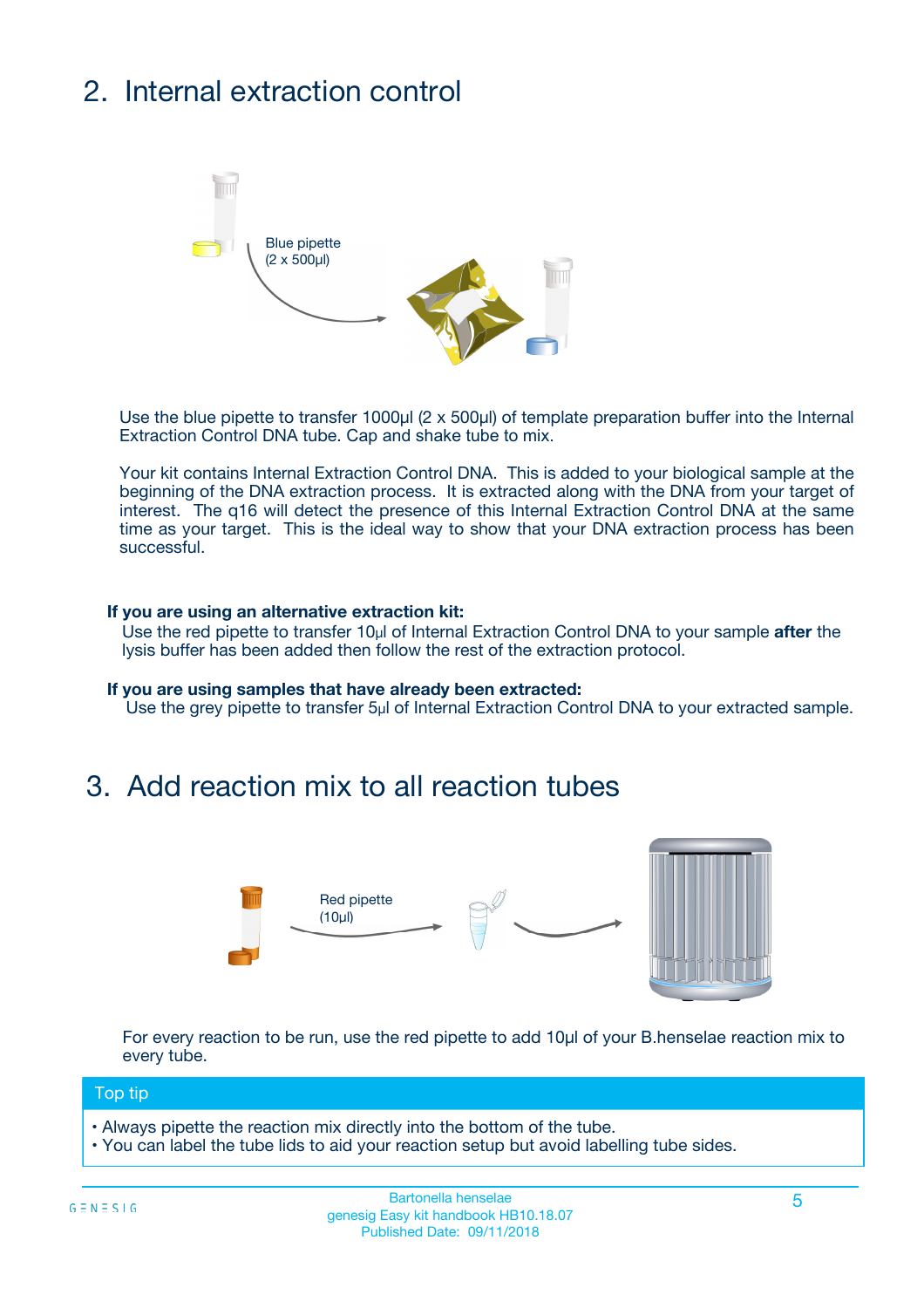## 4. Negative control



For each test you will require a negative control. Instead of DNA, water is used. This sample should typically prove negative thus proving that all of your positive samples really are positive.

To create a negative control reaction simply use the red pipette to add 10µl of the water to the required reaction tubes. Close these tubes after adding the water.

Because some genesig kit targets are common in the environment you may occasionally see a "late" signal in the negative control. The q16 software will take this into account accordingly.

#### Top tip

**•** Always add the water to the side of the tube to reduce the introduction of bubbles.

### 5. Set up a test



For each sample you wish to analyse, use the red pipette to add 10µl of your DNA sample to the required reaction tubes. Close these tubes after adding the sample. Always change pipette tips between samples.

#### Top tip

**•** Always add the DNA sample to the side of the tube to reduce the introduction of bubbles.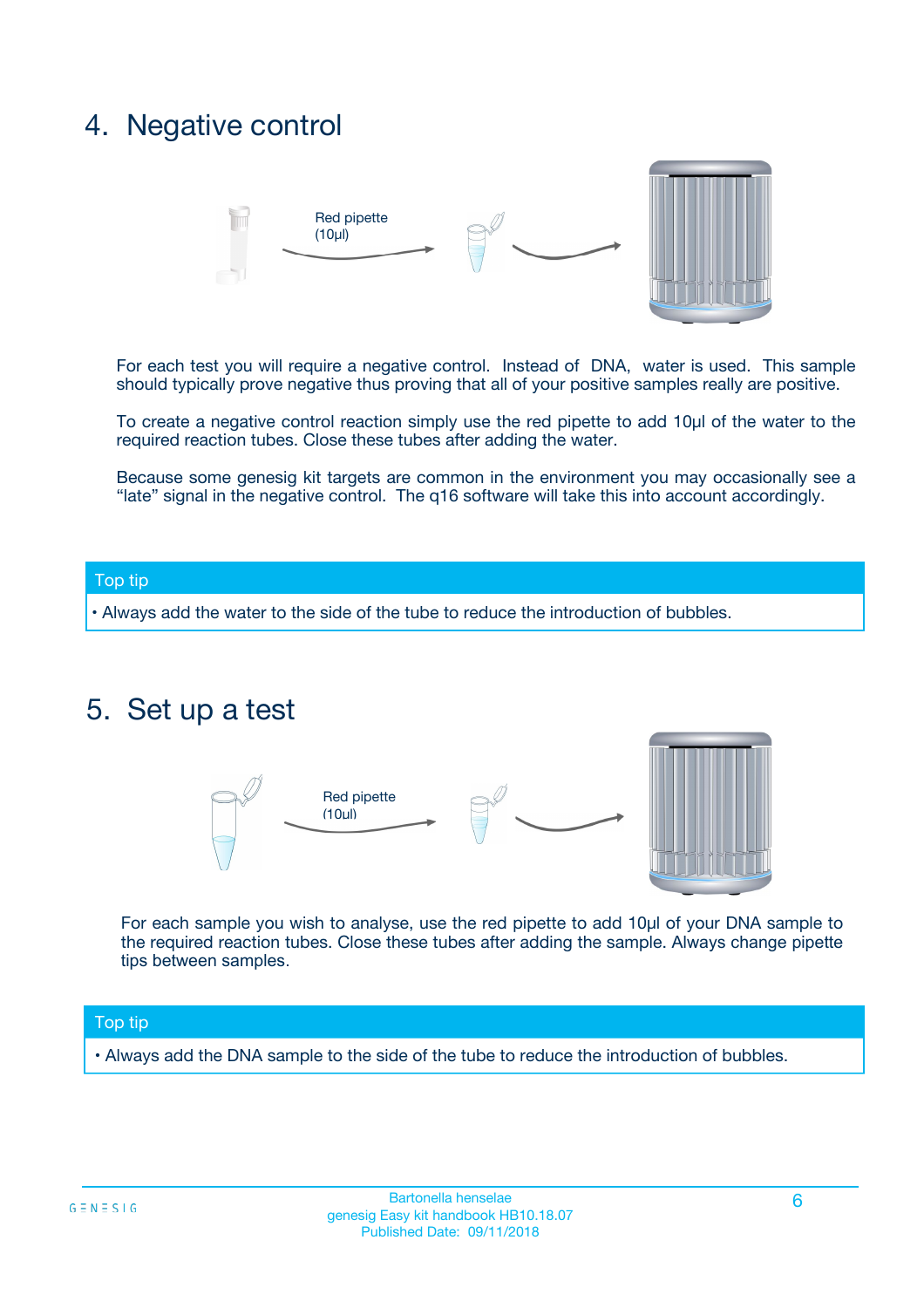### 6. Positive control



Use the blue pipette to transfer 1000µl (2 x 500µl) of template preparation buffer into the positive control template tube. Cap and shake tube to mix.

Each time you run a test you will require a positive control. This is a small portion of DNA from your target of interest. It serves two purposes:

1. It will always test positive so it shows that everything is working as it should be.

2. The q16 software knows how much DNA is present in the positive control. So it can automatically compare your sample of interest with the positive control to calculate the amount of target DNA in your sample.

To create a positive control reaction, simply use 10µl of the positive control instead of your DNA sample.



Take great care when setting up your positive control. The positive control template has the potential to give you a false positive signal in your other samples. Set positive controls up last after all other sample tubes are closed. Always change pipette tips between samples. You may even choose to set up positive controls in a separate room.

#### Top tip

**•** Always add the positive control to the side of the tube to reduce the introduction of bubbles.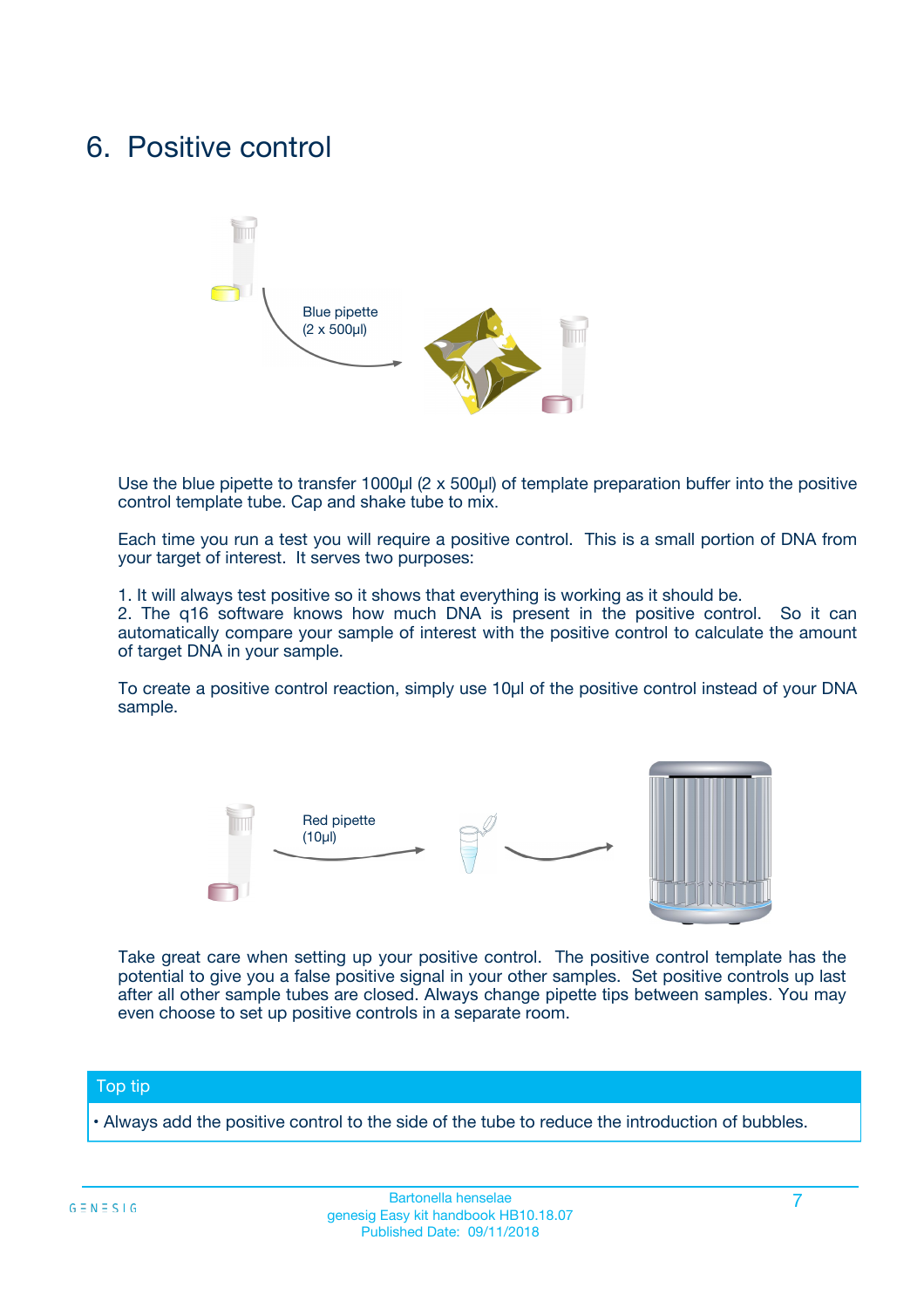# 7. Running the test

Place the tubes into the correct positions in your q16 as defined by the software, this may include positioning of empty tubes to ensure that the q16 lid is balanced. The run can then be started.

| qenesig q16 PCR software - 1.2                                               |                                   | $\Box$                                                                                          |
|------------------------------------------------------------------------------|-----------------------------------|-------------------------------------------------------------------------------------------------|
| $\vert \cdot \vert$<br>Unsaved (New Experiment 2<br><b>Open Experiments:</b> | <b>D</b> Open<br>R <sub>New</sub> | Save<br>Save As<br><b>C</b> Close<br><b>&amp; Configuration</b><br>$G \equiv N \equiv S \mid G$ |
| <b>Setup</b><br><b>Results</b><br>Stages:                                    |                                   |                                                                                                 |
| <b>Notes</b>                                                                 | <b>Samples</b>                    | <b>Tests</b>                                                                                    |
| <b>Name and Details</b>                                                      | Name<br>Color                     | Note<br>Color<br>Note<br>Name                                                                   |
| New Experiment 2017-10-26 11:06                                              | Sample 1                          | ÷<br>条<br>Test 1                                                                                |
| Kit type: genesig® Easy Target Detection kit                                 | Sample 2                          |                                                                                                 |
| Instrument Id.:                                                              | Sample 3                          | $\qquad \qquad \blacksquare$<br>$\qquad \qquad \blacksquare$                                    |
| <b>Run Completion Time:</b>                                                  | Sample 4                          |                                                                                                 |
| <b>Notes</b><br><b>A</b><br>$\overline{\mathbf v}$                           | Sample 5                          | ♦<br>4<br>÷<br>₩                                                                                |
| <b>Well Contents</b>                                                         |                                   | <b>Run</b>                                                                                      |
| Pos.<br>Test                                                                 | Sample                            | <b>Run Status</b>                                                                               |
| Test 1<br>$\blacktriangleleft$                                               | Negative Control                  | $\blacktriangle$                                                                                |
| $\overline{2}$<br>Test 1                                                     | <b>Positive Control</b>           |                                                                                                 |
| $\overline{\mathbf{3}}$<br>Test 1                                            | Sample 1                          | Show full log                                                                                   |
| Test 1<br>4                                                                  | Sample 2                          |                                                                                                 |
| 5<br>Test 1                                                                  | Sample 3                          | <b>Run Control</b>                                                                              |
| Test 1<br>6                                                                  | Sample 4                          |                                                                                                 |
| $\overline{7}$<br>Test 1                                                     | Sample 5                          |                                                                                                 |
| 8                                                                            |                                   | $\triangleright$ Start Run<br>Abort Run                                                         |
| <b>JOD FURTY TUDE TO BUILDED IN</b>                                          |                                   | $\overline{\mathbf{v}}$                                                                         |

#### Top tip

- Before loading tubes into the q16, check for bubbles! Flick the bottom of the tubes to remove any bubbles that may have formed during the test setup.
- Apply centrifugal force with a sharp wrist action to ensure all solution is at the bottom of the reaction tube.
- When repeating a test you can use a previous file as a template by clicking 'open' then selecting File name > Files of Type > Experiment file as template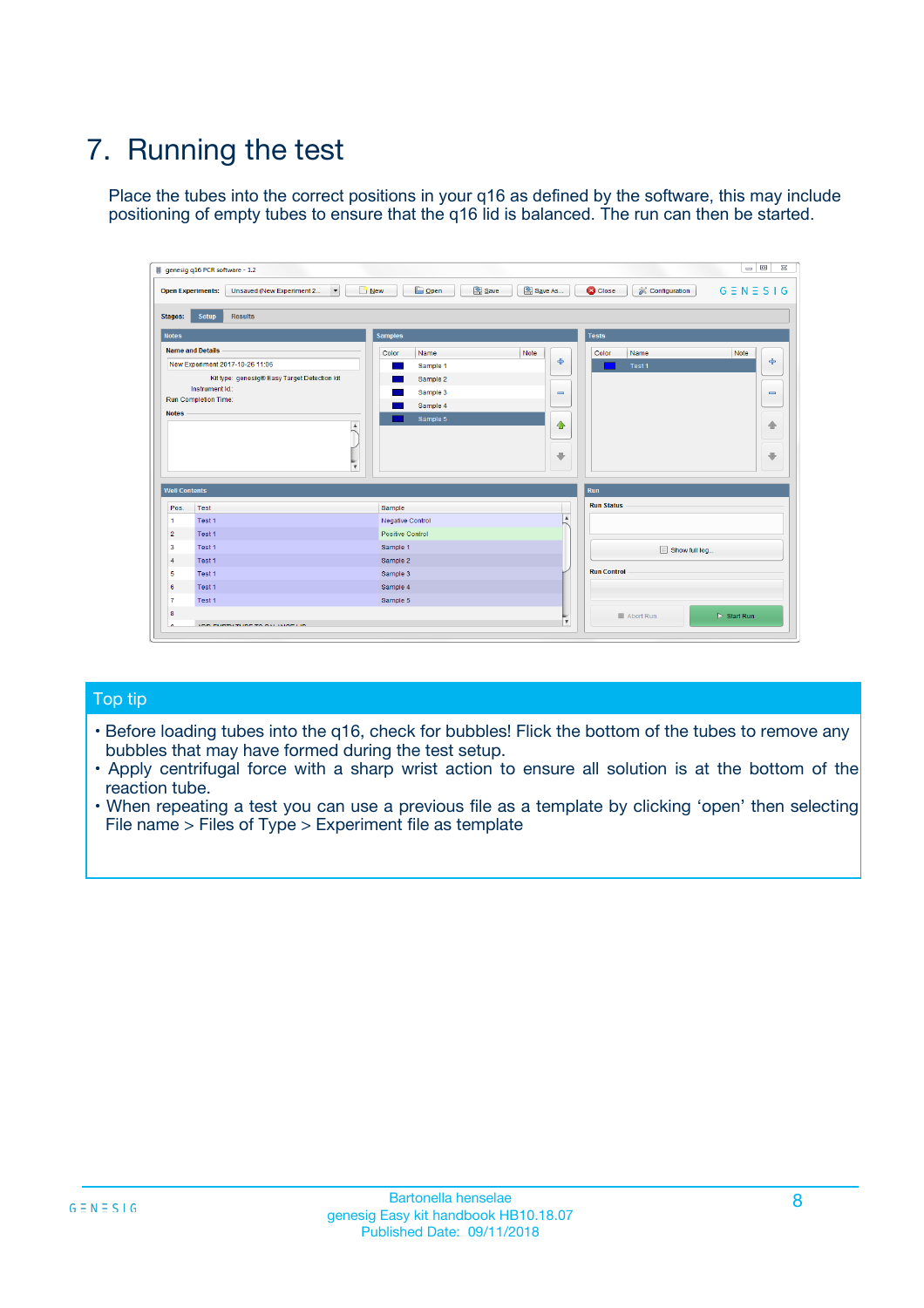## What do my results mean?

Analysis of your data is carried out automatically by the genesig q16. The following information is designed to help you fully understand a result or to troubleshoot:

### "Positive"

#### **Explanation**

Your sample has produced a positive result. Your target of interest is present and you can use the reported quantity.

"Negative"

#### **Explanation**

Your sample has produced a negative result. The target is not present in your sample.

### "Test contaminated"

#### **Explanation**

The Negative Control should be completely free of any DNA. If you see this error message it means that at some point during the setup, the Negative Control has been contaminated with DNA and has given a positive signal. This contamination has invalidated the test. The Positive Control and your test samples are both possible sources of contaminating DNA. The genesig q16 reaction tubes from previous runs will also contain very high amounts of DNA so it is important that these are carefully disposed of after the run is completed and NEVER OPENED. It may be the case that your kits have become contaminated which will lead to the same problem occurring repeatedly.

#### **Solutions**

1. Clean your working area using a commercial DNA remover solution to ensure the area is DNA free at the start of your run and re-run the test

2. If the problem persists then the kit has become contaminated and it will have to be discarded and replaced with a new kit. When you open the new kit, run a simple test to show that changing the kit has solved the problem. Prepare a test which includes only the Positive Control, the Negative Control and one 'mock sample'. For the 'mock sample' add water instead of any sample DNA. The result for the Negative Control and the mock sample should be negative indicating that contamination is no longer present.

#### **Preventive action**

An ideal lab set-up has a 'Clean area' where the test reagents are prepared and a 'sample area' where DNA samples and the Positive Control template are handled. The best workflow involves setting up all the test components (excluding the positive control template) in the clean area and then moving the tests to the sample area for sample and Positive Control addition. If this method is followed then the kit components are always kept away from possible sources of contamination. For extra security the Negative Control can be completely prepared and sealed in the clean area. All work areas should be decontaminated regularly with DNA remover.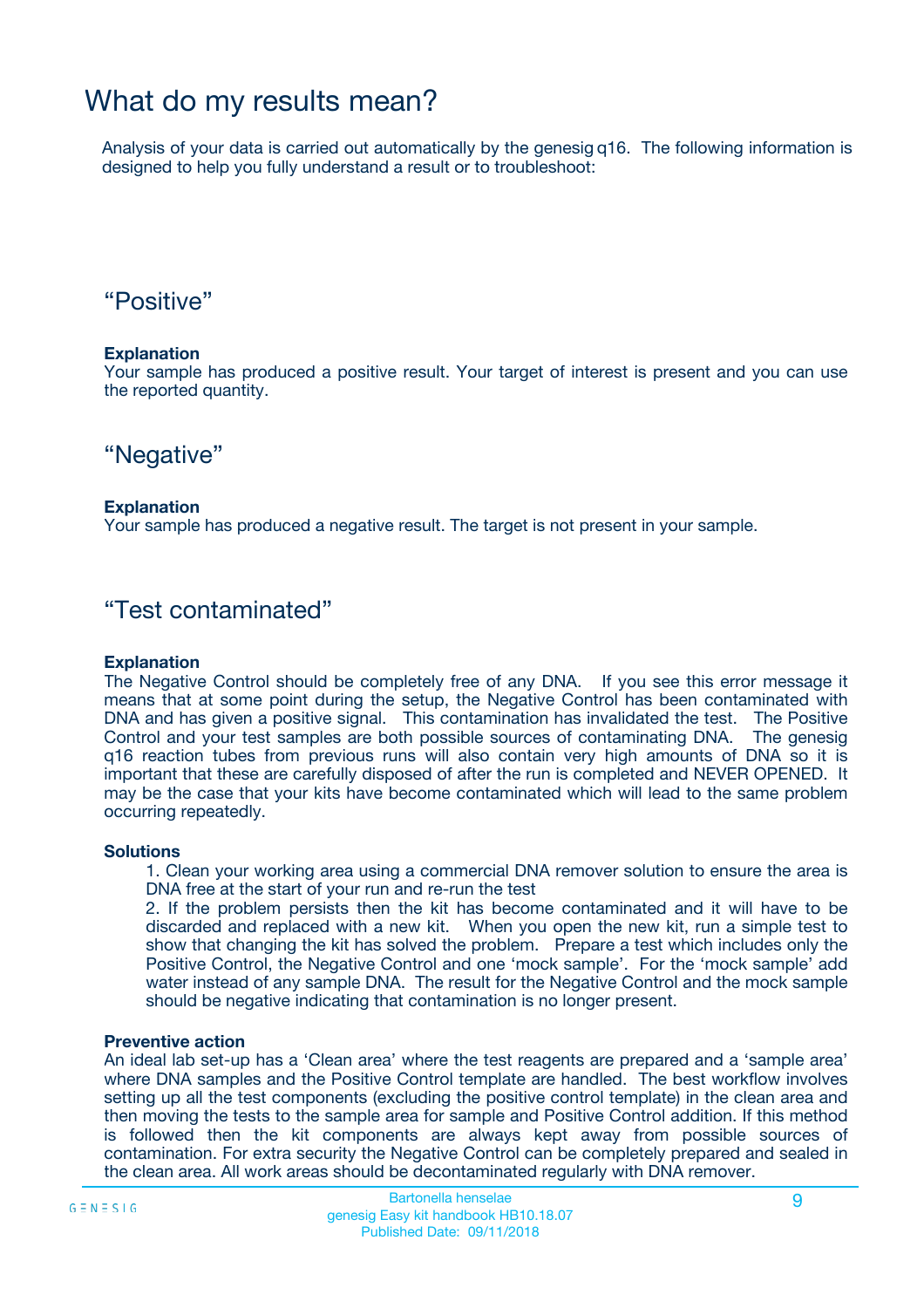### "Sample preparation failed"

#### **Explanation**

The test has failed because the quality of the sample was not high enough. The Internal Extraction Control component identifies whether the sample has been prepared correctly and is of suitable quality. This error message means that this quality control test has failed and the sample quality is not high enough for analysis.

#### **Solutions**

- 1. Check the sample preparation protocol for any user errors then repeat.
- 2. Poor quality samples can result from overloading the sample preparation protocol with too much starting material. Try reducing the amount of starting material then repeat.

3. Failing to add the Internal extraction Control DNA to your sample during the sample preparation protocol can also lead to a reported result of "sample preparation failed". Ensure that this step has not been overlooked or forgotten. If your samples are derived from an archive store or from a process separate from your genesig Easy extraction kit; you must add 5µl of Internal Extraction Control DNA into each 0.5ml of your sample to make it suitable for use on the q16.

### "Positive result, poor quality sample"

#### **Explanation**

The test is positive so if you are only interested in obtaining a 'present or absent' answer for your sample then your result is reliable. However, the test contains an Internal Extraction Control component that identifies if the sample is of high quality. This quality control test has failed and the sample is not therefore of high enough quality to accurately calculate the exact copy number of DNA present. If you require quantitative information for your sample then proceed with the solutions below.

#### **Solution**

For appropriate solutions, read the "Sample preparation failed" section of this handbook.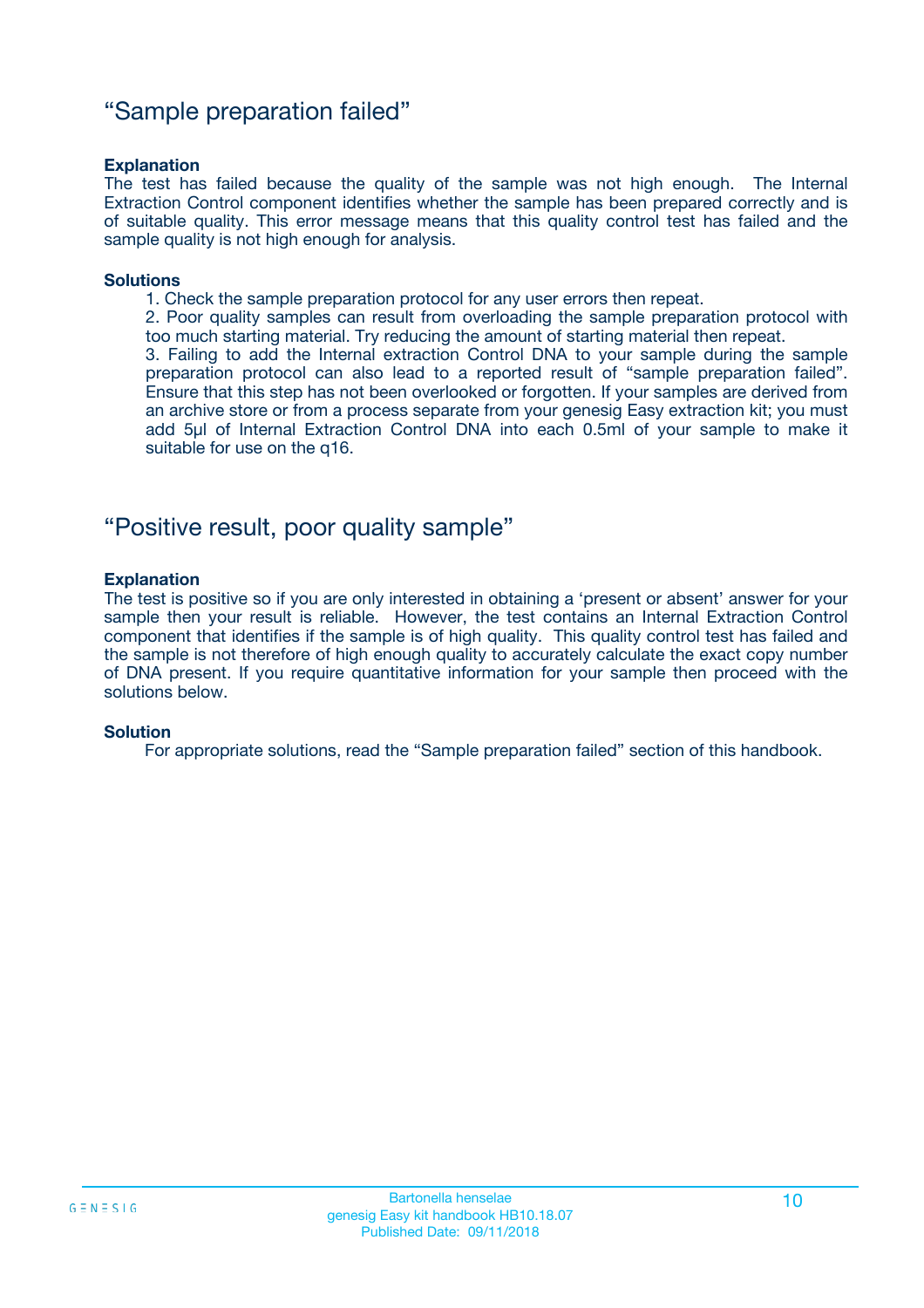### "Test failed"

#### **Explanation**

The test has failed because the Positive Control has not worked. The Positive Control is present to show that all aspects of the test are working correctly together. When this control test fails, the test as a whole is invalidated. This finding indicates that a problem has occurred in the reaction set-up part of the experiment and has nothing to do with sample preparation.

#### **Solutions**

- 1. Check the entire workflow and test set-up to look for any user errors, then repeat the test e.g. have the right colour pipettes and solutions been used with the correct tubes?
- 2. Ensure the positive and negative controls are inserted into the correct wells of your q16.

3. A component of the test may have 'gone off' due to handing errors, incorrect storage or exceeding the shelf life. When you open a new kit, run a simple test to show that changing the kit has solved the problem. Prepare a test which includes only the Positive Control, the Negative Control and one 'mock sample'. For the 'mock sample' add internal control template instead of any sample DNA. If the Positive Control works, the mock sample will now be called as a negative result.

### "Test failed and is contaminated"

#### **Explanation**

The Positive Control is indicating test failure, and the Negative Control is indicating test contamination. Please read the "Test Failed" and "Test contamination" sections of this technical support handbook for a further explanation.

#### **Solution**

For appropriate solutions, read both the "Test failed" and "Test contaminated" sections of this handbook.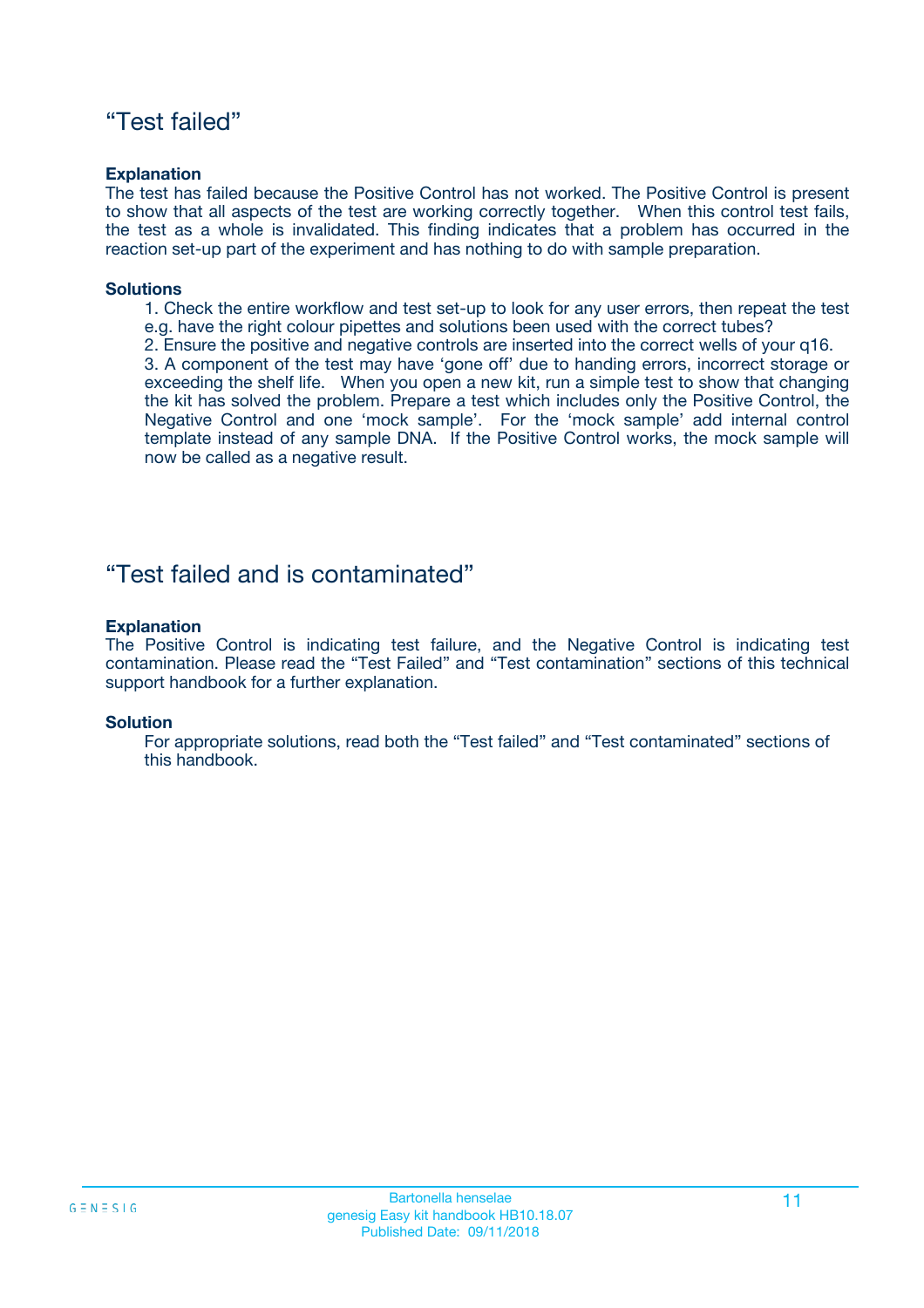## Bartonella henselae

Bartonella henselae, formerly Rochalimæa), the causative agent of cat-scratch disease (Bartonellosis) which, as the name suggests, occurs after a cat bite or scratch. The disease is characterized by lymphadenopathy (swelling of the lymph nodes) and fever.

Our assay targets the Riboflavin-specific deaminase/reductase (ribD) gene of the disease.

Bartonella henselae is a member of the class of the Bartonella genus, one of the most common type of bacteria in the world. It infects the host cell by sticking to it using the Trimeric Autotransporter Adhesins (TAA).

Peliosis hepatis caused by B. henselae can occur alone or develop with cutaneous bacillary angiomatosis or bacteraemia. This systemic disease can be seen in patients infected with HIV, or serve as a co-infection of those who have contracted Lyme disease etc., and other immunocompromised individuals.

Bartonella infections in symptomatic pets should be confirmed by culturing the organism from blood or tissues such as lymph node or heart valve (in cases of endocarditis) or by amplifying Bartonella-specific sequences from tissues using qPCR. Serology using immunofluorescence antibodies (IFA) is the most sensitive diagnostic tool for diagnosing Bartonella exposure, but it is not useful as a means of predicting animals that may pose a public health risk to their owners, nor identifying animals that require treatment.

People can get CSD from the scratches of domestic or feral cats, particularly kittens. Cats can harbor infected fleas that carry Bartonella bacteria. These bacteria can be transmitted from a cat to a person during a scratch. Some evidence suggests that CSD may be transmitted directly to humans by the bite of infected cat fleas, although this has not been proven.

CSD occurs worldwide and may be present wherever cats are found. Stray cats may be more likely than pets to carry Bartonella.Ticks may carry some species of Bartonella bacteria, but there is currently no convincing evidence that ticks can transmit Bartonella infection to humans.

Naturally infected cats are primarily asymptomatic, subclinical carriers of Bartonella henselae. B. henselae infections in cats, also known as feline bartonellosis, may occasionally cause a selflimiting, transient, febrile illness that lasts for approximately 48-72 hours. Clinical symptoms of more serious infection, although rare, include fever, vomiting, lethargy, red eyes, swollen lymph nodes, and/or decreased appetite. Bacteremia can persist for months with clinical signs appearing when the cat is under stress (surgery or trauma) or concurrent with another disease.

There are currently no vaccines available for cats or dogs against Bartonella spp.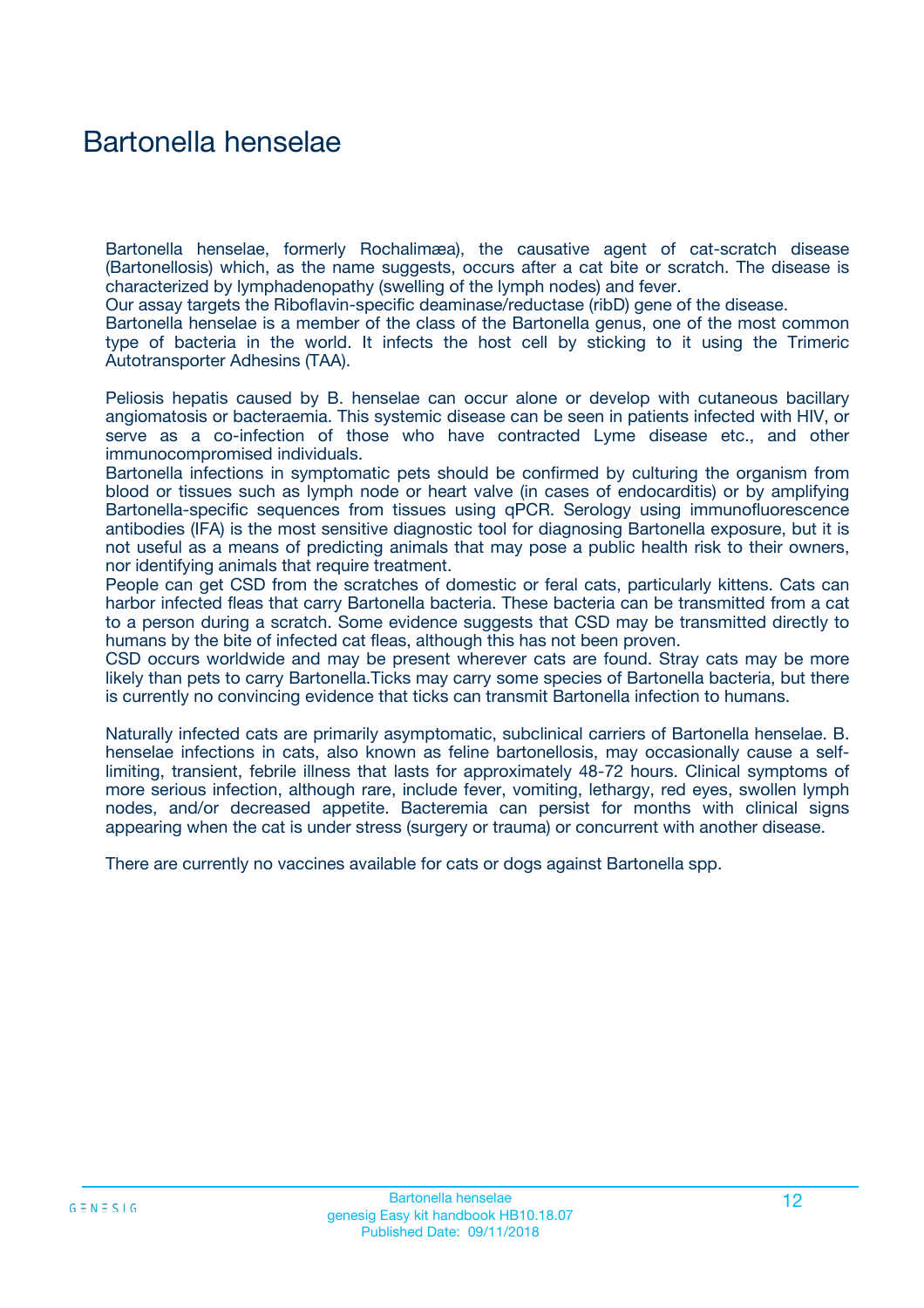# **Specificity**

The Primerdesign genesig Kit for Bartonella henselae (B.henselae) genomes is designed for the in vitro quantification of B.henselae genomes. The kit is designed to have a broad detection profile. Specifically, the primers represent 100% homology with over 95% of the NCBI database reference sequences available at the time of design.

The dynamics of genetic variation means that new sequence information may become available after the initial design. Primerdesign periodically reviews the detection profiles of our kits and when required releases new versions.

If you require further information, or have a specific question about the detection profile of this kit then please send an e.mail to enquiry@primerdesign.co.uk and our bioinformatics team will answer your question.